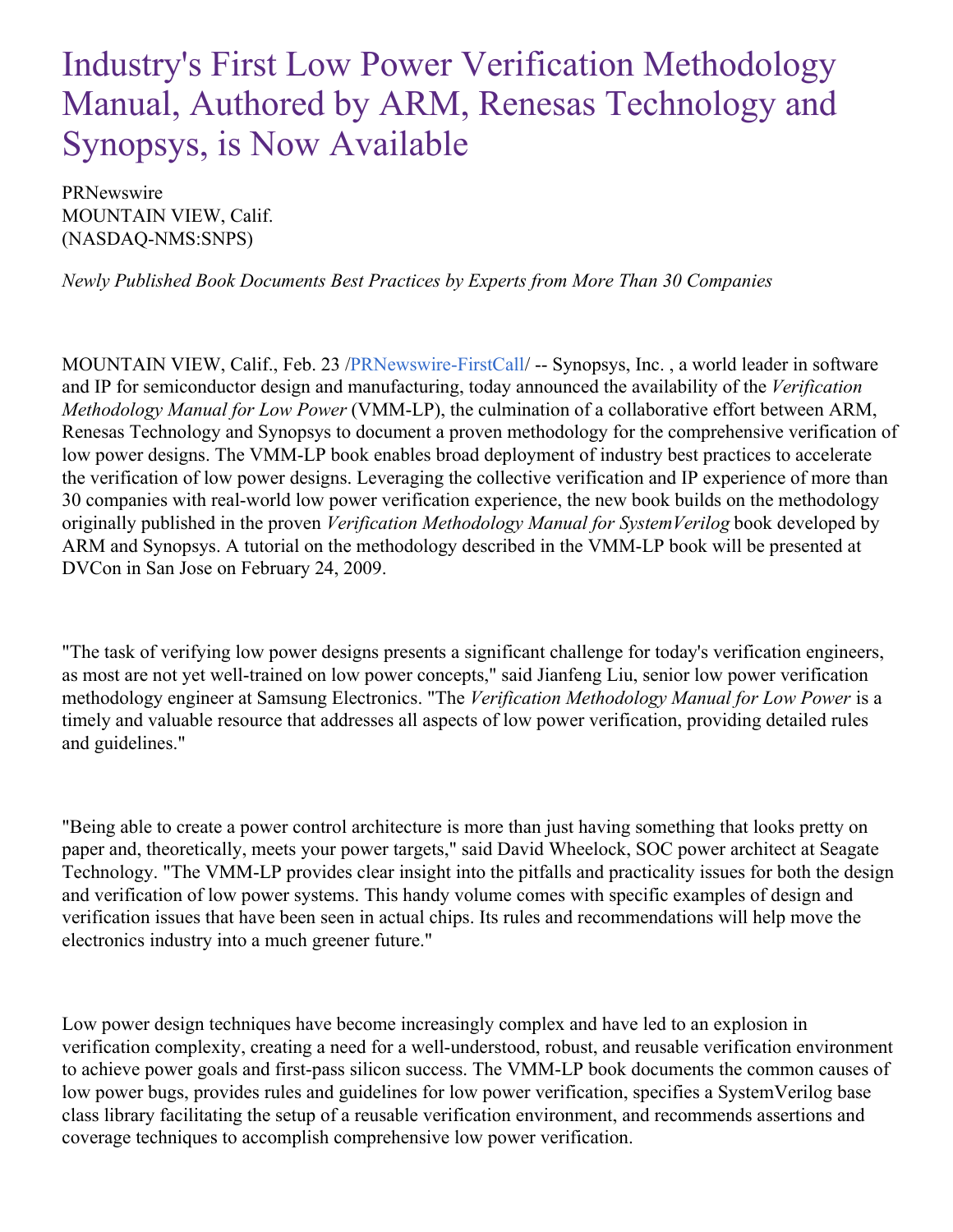"Low power verification is the key challenge in low power design," said the K3 LP group at HiSilicon. "The VMM-LP helps create a reusable verification environment for low power that can leverage best practices from industry experts. It helps find low power bugs and finds them early in the design cycle rather than waiting for silicon - savings in terms of mask costs and engineering debug time can be huge."

The methodology described in the VMM-LP book allows verification teams to attain coverage closure and pinpoint bugs using assertions. It can be implemented using voltage-aware static and dynamic verification tools, such as MVSIM with the VCS® simulator and MVRC, which are part of the Eclypse™ low power solution from Synopsys. These tools are capable of checking low power designs for the rules documented in the VMM-LP book. The base classes will enable the infrastructure to create a structured and reusable verification environment based on the VMM-LP.

"Because power consumption is one of the most critical factors of today's SoCs for mobile applications, the ability to accurately verify low power functionality is essential to achieving first-pass silicon success," said Ying-Chih Yang, technical director of Home Entertainment Products at Sunplus Technology. "The *Verification Methodology Manual for Low Power* is a comprehensive collection of necessary and reliable techniques that should help simplify and accelerate the complex task of verifying power-managed designs."

"We see a prevalence of low power designs in Japan and a strong need for a comprehensive verification methodology to tape out such designs with confidence," said Nobuyuki Nishiguchi, vice president and general manager, Development Department 1 at Semiconductor Technology Academic Research Center (STARC). "VMM-LP is the answer to this market need and completely and elegantly addresses all aspects of low power verification. The book covers what is needed to verify low power designs and get it right - the first time around."

"Low power requirements have caused a paradigm shift for the entire semiconductor ecosystem," said Dr. Ed Huijbregts, vice president of Product Development at Magma Design Automation. "Lacking an open, codified and documented methodology, accurate and comprehensive verification of low power designs has been a black art and a productivity drain. With its methodical and guidebook style approach, the VMM-LP provides a clear blueprint for successful verification of low-power designs - this one is a keeper."

## **About the VMM for Low Power**

The lead authors of the VMM-LP book are Srikanth Jadcherla, group director of Research and Development at Synopsys and founder of ArchPro Design Automation, Inc., which Synopsys acquired in 2007; Janick Bergeron, Synopsys Fellow and moderator of the Verification Guild web site; Yoshio Inoue, chief engineer, Design Technology Division, Renesas Technology Corp.; and David Flynn, ARM fellow and co-author of the *Low Power Methodology Manual* (LPMM) [Springer].